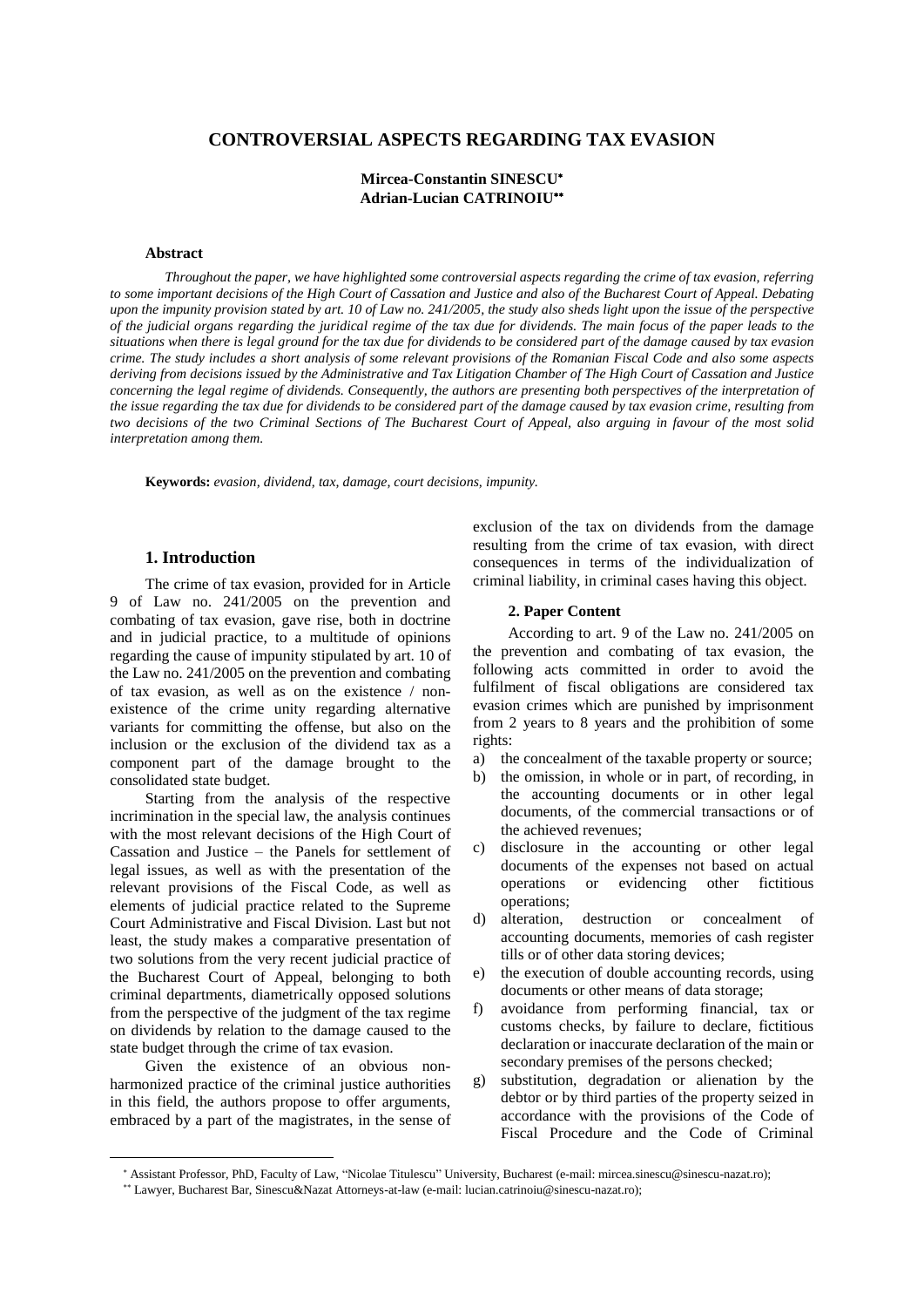### Procedure.

If by the facts provided in paragraph (1) there was more than 100,000 Euro damage, in the equivalent of the national currency, the minimum limit of the punishment stipulated by the law and its maximum limit is increased by 5 years.

If by the facts provided in paragraph (1) there was more than 500,000 Euro damage, in the equivalent of the national currency, the minimum limit of the punishment stipulated by the law and its maximum limit is increased by 7 years.

From the perspective of the legal content of the crime, it should be noted that the High Court of Cassation and Justice, by decision no. 25/2017, ruled in the matter of the settlement of certain legal matters, established that the actions and inactions stated in art. 9 paragraph 1 letters b and c of Law no. 241/2005 on the prevention and combating of tax evasion, which refers to the same trading company, are alternatives to the committing of the act, constituting a single crime of tax evasion provided by art. 9 letters b and c of Law no. 241/2005 for the prevention and combating of tax evasion<sup>1</sup>.

The aforementioned conclusion stems from the fact that, given the theoretical distinctions set out above, to the question of law subject to settlement, it follows that we are in the presence of a single crime of tax evasion, and not in the presence of multiple crimes, as one cannot retain a crime with alternative contents, but a crime with alternative content, the alternatives to commit the crime being equivalent in terms of their criminal significance.

The same conclusion is reached by means of the literal interpretation of the text, which unequivocally reflects the intention of the legislator to establish several alternative ways of the material element of the single crime of tax evasion and not distinct crimes of tax evasion.

The omission, or the disclosure in accounting or other legal documents of unrealistic, fictitious transactions under the same circumstances in respect of one or more commercial companies, the existence of short intervals and a single criminal intent or the committing of deeds at large intervals of time and on the basis of distinct criminal intents, either confers continuing character to deeds, or determines the existence of real multiple crimes, this attribute being exclusive the responsibility of the judicial authority called upon to enforce the law.

Concluding, it is noted that the actions and inactions stated in art. 9 paragraph (1) letters b) and c) of the Law no. 241/2005 on the prevention and combating of tax evasion, as subsequently amended, referring to the same trading company, are alternative variants for committing the offense, constituting a

 $\overline{a}$ 

single crime of tax evasion provided by art. 9 paragraph (1) letters b) and c) of the abovementioned law.

It also presents importance in the economics of the topic under analysis, the provisions of art. 10 of the Law no. 241/2005 on the prevention and combating of tax evasion, meaning that the limits of punishment are directly related to the alleged damage caused to the consolidated state budget.

On the date of the entry into force of Law no. 241/2005 on the prevention and combating of tax evasion the text of art. 10 paragraph 1 of this provision stipulated that "*in the case of a crime of tax evasion provided by the present law, if during the criminal prosecution or the trial, until the first hearing of the trial, the defendant or the respondent fully covers the damage caused, the limits of the punishment stipulated by the law for the deed are halved. If the damage caused and recovered under the same conditions is up to 100,000 Euro in the equivalent of the national currency, the fine sanction may be imposed. If the damage caused and recovered under the same conditions is up to 50,000 Euro, in the equivalent of the national currency shall be subject to an administrative penalty, which shall be recorded in the criminal record.*"

Subsequently, art.10 paragraph 1 was amended by Law no. 255/2013 implementing Law no. 135/2010 on the Code of Criminal Procedure from February 1, 2014, the applicable text stating that "*in the case of committing a crime of tax evasion provided in art. 8 and 9, if during the criminal prosecution or trial the defendant fully covers the claims of the civil party until the first hearing of the trial, the limits provided by the law for the crime committed are reduced by half.*"

Regarding the nature of the cause of nonpunishment / reduction of punishment limits, by Decision no. 9/2017, HCCJ - the Panels for settlement of legal issues accepted the petition filed by the High Court of Cassation and Justice, Criminal Department, file no. 9.131 / 2/2011, on the issuing of a preliminary ruling and, accordingly, determined that the provisions of art. 10 paragraph (1) of the Law no. 241/2005, as in force until February 1, 2014, regulate a cause of nonpunishment / reduction of personal punishment limits<sup>2</sup>.

In the sense of the aforementioned opinion there are also the decisions of the High Court of Cassation and Justice, the Criminal Department, as a court of second appeal, appeal or appeal in cassation, with reference to the Criminal Decision no. 1.386 of April 30, 2012, ruled in File no. 15.820 / 62/2010, by which the interpretation given by the Braşov County Court in the recitals of Criminal Sentence no. 120 of March 24, 2011, maintained by the Court of Appeal was appreciated as correct.

Braşov through Criminal Decision no. 95 / A of September 15, 2011, in the sense that only the

<sup>1</sup> Decision of the HCCJ (Panel DCD / P) no. 25/2017 (OG no. 936 / 28.11.2017): Article 9 (1) letters b) and c) of the Law no. 241/2005 for the prevention and combating of tax evasion – single crime

<sup>2</sup> Decision of the HCCJ (Panel DCD / P) no. 9/2017 (OG no. 346 / 11.05.2017): Article 10 (1) of the Law no. 241/2005 for the prevention and combating of tax evasion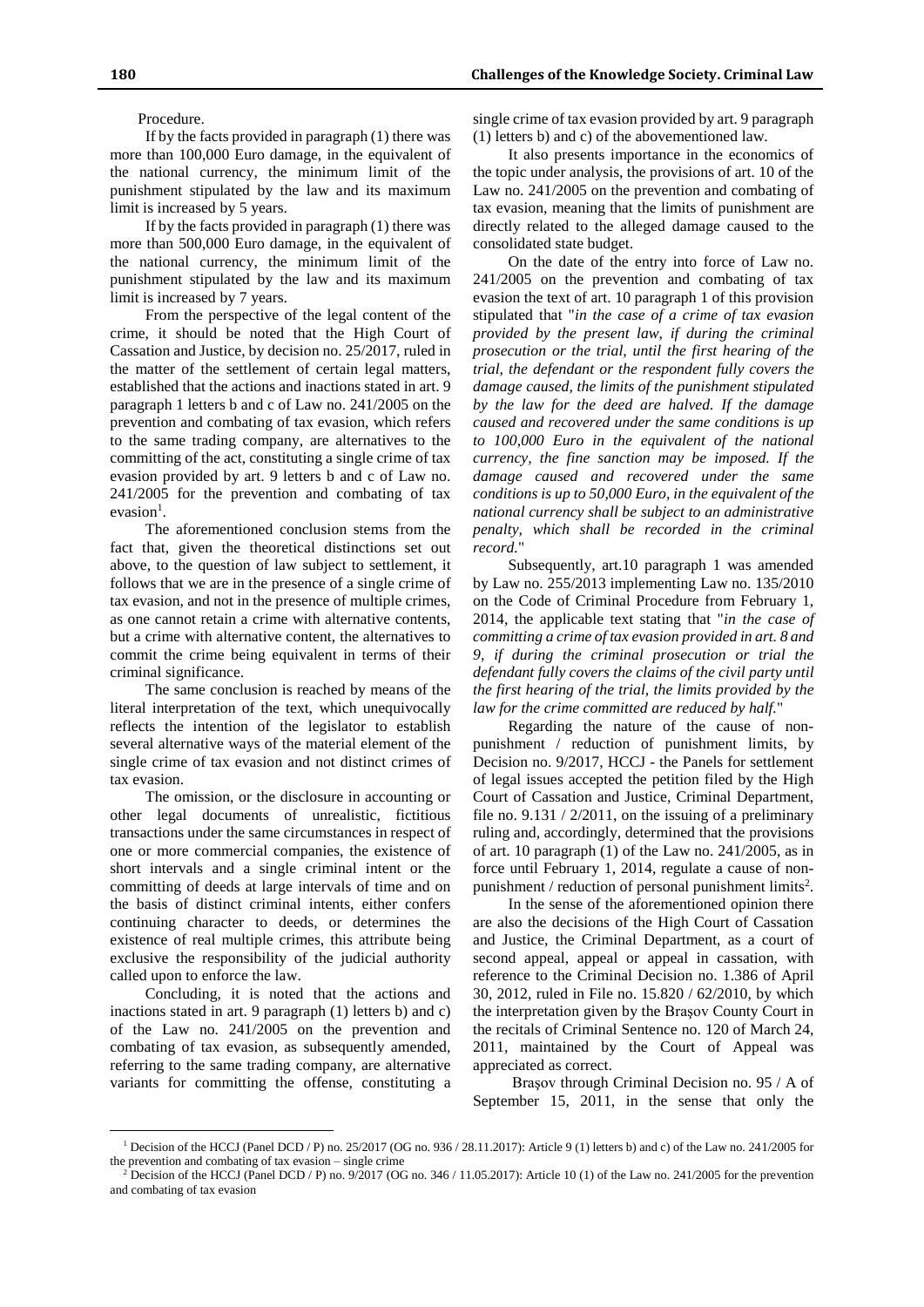defendants who have paid the entire damages, within the term stipulated by the legislator benefit from the provisions of art. 10 paragraph (1) the final sentence of Law no. 241/2005, the court stating in the reasoning of the solution the nature of personal circumstance of the conduct of the defendants to fully cover the damage caused by the crime of tax evasion; Criminal decision no. 1.425 / R of April 23, 2014, ruled in File no. 2.214 / 101/2013 by which it was correctly stated that through Criminal Sentence no. 142 of September 23, 2013, ruled by the Mehedinţi County Court (maintained in this respect by Criminal Decision No. 344 of November 7, 2013 of the Craiova Court of Appeal), the criminal proceedings against the defendant A were ordered to be terminated, since he fully paid the damage caused by committing the crime of tax evasion, provided by art. 9 paragraph (1) letter c) of Law no. 241/2005 with application of art. 41 paragraph 2 of the Criminal Code (1969), the value of which does not exceed 50,000 Euro in the equivalent of the national currency, considering that this circumstance cannot have consequences in the area of criminal liability and for the defendant legal entity B; Criminal decision no. 201 / A of June 27, 2014, ruled in File no. 263/35/2013, which stated that in order to be able to operate the provisions of art. 10 of the Law no. 241/2005, the damage must be recovered by the defendant and the civilly liable party; Criminal decision no. 368 / RC of December 11, 2014, ruled in File no. 3.447 / 1/2014, in which it was considered that, in order for the cause of non-punishment regulated by the provisions of art. 10 paragraph (1) the final sentence of Law no. 241/2005 to be incidental, it is necessary to ascertain the contribution of the defendant to cover all the criminal damage and not the attitude and the contribution of the civil party to recover their debts. In other words, not every way of recovering the damage leads to the incidence of the non-punishment cause, but only the active, strictly personal attitude of the defendant, to eliminate the consequences of the crime committed.

The relevance of the above resides in that the inclusion or exclusion of dividend tax as a component of the damage to the consolidated state budget may result in different punishment limits and implicitly the possibility of imposing a suspended sentence under supervision (the penalty imposed should not exceed 3 years).

In the judicial practice, there were conflicting views on the withholding of the tax on dividends alongside the corporate tax and VAT as part of the damage caused to the consolidated state budget, from the perspective of committing a crime of tax evasion.

In analyzing the topic under consideration, we must start from the legal regime of the dividend tax. According to art. 7 of the Fiscal Code a dividend is a distribution in cash or in kind, made by a legal person to a participant in the legal entity, as a consequence of the holding of shares in that legal person. It is also

 $\overline{a}$ 

considered a dividend from a tax point of view and is subject to the same tax regime as dividend income:

- the amount paid by a legal person for the goods or services purchased from a participant to the legal person over the market price for such goods and / or services, if that amount has not been subject to taxation on income or profit;

- the amount paid by a legal person for the goods or services provided in favour of a participant to the legal person if the payment is made by the legal person for his personal benefit.

According to art.17 of the Fiscal Code, the net profit is obtained after the tax rate of 16% of the taxable profit is applied, which in turn is calculated according to art. 19 of the Fiscal Code as a difference between the revenues and expenditures registered according to the applicable accounting regulations, deducting the nontaxable incomes and tax deductions, plus nondeductible expenses.

It is apparent from the examination of these legal provisions that the situation in which a legal person pays money for goods or services which are not intended for the activity of the paying company but are carried out in the interest of the associate of this legal entity is assimilated to the factual hypothesis giving rise to the obligation to pay dividend tax.

In application of the legal rule mentioned, the High Court of Cassation and Justice (by Decision no. 3253 dated June 27, 2012) stated that: "*Expenses which have not benefited the contributing company, but its sole shareholder, are non-deductible, which is why it is justified to treat them as dividends for which the related tax is due".*

Moreover, it is clear that the chargeability of the dividend tax requires the finding that the taxpayer's expense was made for the benefit of the company's shareholder, an aspect which must be examined in each case by reference to the evidence of the case.

In this respect, in a case, the Prosecutor's Office systematically took note in the indictment that the defendant committed the crime of tax evasion in order to reduce the tax liabilities of the company, but the fictitious invoices thus recorded benefit to this purpose and are not expenses incurred for the benefit of the defendant.

According to that reasoning, it does not follow that fictitious purchases from companies with inappropriate fiscal behaviour would have been made for the benefit of the shareholder, much less that the payments associated with those purchases would have been made in his favour.

Judicial practice (Bucharest Court of Appeal, 1st Criminal Department)<sup>3</sup> has argued, in a way worthy of admiration, what contains the damage caused to the state's consolidated budget in the case of the tax evasion, as will be shown below.

<sup>3</sup> Bucharest Court of Appeal, 1st Criminal Department, Decision no. 1656/A of November 28, 2017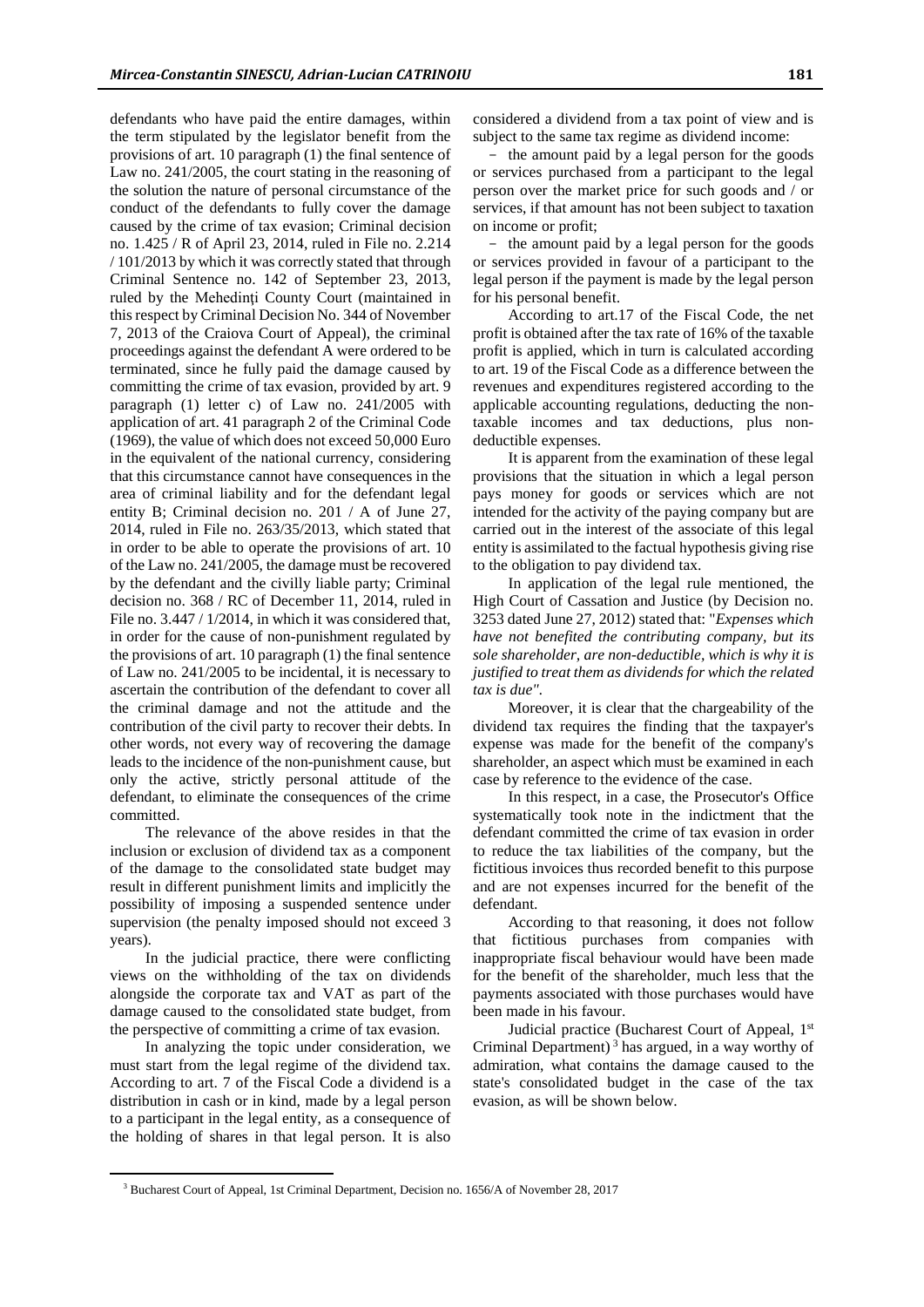By recording fictitious expenses in the accounting of companies, it is obvious that the decrease in taxable profit is pursued.

Correspondingly, by lowering taxable profits, the net profit, as well as the value of gross dividends, decreases. Thus, by recording in the accounts of commercial companies of fictitious expenses, the persons investigated in criminal proceedings duly diminish the value of the gross dividends to which a tax of 5%, 10% or 16% was to be applied (the amount of the tax according to the tax legislation applicable at the calculation time) in order to obtain net dividends.

However, there is no logical consistency that, by committing a crime, both the non-payment of the profit tax and the non-payment of the dividend tax are pursued, while the decrease in the net profit determines the decrease of the dividends due to the defendants.

In addition, if these fictitious expenses were intended to remove amounts of money as dividends, then the damage can only be 5%, 10% or 16% of the value of the fictitious expenses (the amount of tax according to the tax legislation applicable at the time of calculation) without taking the profit and VAT tax into account as damage.

In other words, the withholding of the profit tax and VAT as damage and the withholding of the dividend tax as prejudice are two incompatible situations because they cannot be both held for the purpose of committing the crime. Instead, what can be withheld as a double purpose in the case of registration of fictitious expenses is the unlawful removal of money from the company, which may embody the typical crime of misappropriation or the use of the assets of the company without right and the circumvention of the profit tax and VAT payment.

It should also be added that these dividends are not required to be distributed to shareholders. It can be decided that only a part of the net profit is distributed or that all the net profit is reinvested and not distributed as dividends so that withdrawing money from the company before the distribution of dividends may embrace the typical nature of the crime of embezzlement.

Therefore, in such cases, the prosecution must prove the purpose of recording fictitious expenses in accounting, embezzlement and / or evasion of the payment of profit tax plus VAT, which is very important in the analysis of whether the amounts of money for fictitious expenses were paid or not. If the amounts of money relating to fictitious expenses were not paid to the so-called service or goods provider, then it was certainly the case that these expenses were entered into the accounts solely for the purpose of evading VAT and profit tax payment.

As regards the hypothesis that, for the purpose of withholding the dividend tax as damage, the provisions of art. 21 of the Fiscal Code are applicable, as interpreted by HCCJ in Decision no. 3253 / 27.06.2012,

 $\overline{a}$ 

according to which the goods and services acquired by a company, which by their specific nature are not related to the activity of the company and do not participate in the realization of its revenues but have been used by the sole shareholder of that company, are not deductible, their qualification as dividends for which tax is due being justified, it is appropriate to make the following clarifications.

Furthermore, Decision no. 3253 dated 27.06.2012 of the High Court of Cassation and Justice of Romania - The administrative and fiscal department, besides being a decision in the administrative field, considers a case that is not applicable to the present criminal case. Thus, the HJCCJ's decision, cited above, deals with a case in which the authenticity of the expenses is not claimed, but the nature of the expenses, which have been determined by the court to be made in the interests of the shareholders and not of the company, which imposed the provisions of Art. 67, paragraph 1, point 1 ^ 1 of Law 571/2003 amended and republished to be applied, which is not the case here. Moreover, the indicated case is one resulting from a tax inspection and not a result of a criminal case.

First of all, the above-mentioned case refers to goods and services that were actually purchased on the basis of commercial transactions actually in place, but these expenses either were not related to the object of activity of the company or did not bring profit to it.

Secondly, in order to meet the elements of civil tort liability, there must be, inter alia, a causal link between the unlawful act and the damage caused, but also the guilt. However, the illicit act is not the evasion of goods from a commercial company, that is the embezzlement or use of property belonging to the company without having the right, but the recording of fictitious expenses for the purpose of evading the payment of tax and duties (VAT and profit tax), and the purpose cannot be to circumvent the payment of the tax on dividends.

The contrary opinion, which we do not share, was also exposed by the Bucharest Court of Appeal, but the Second Criminal Department, stating that the full recognition of the accusations brought to the defendant following the trial of the case in the simplified procedure, also presupposes an acknowledgment of the damage, the more so since he has paid the alleged damage<sup>4</sup>.

It has been shown that, in relation to the fact that the defendant on his own initiative has appropriated the amount of the damage, in the realization of the principle of availability that governs the settlement of the civil side, his statement is first of all determining the amount of civil damages, against any other element of the cause that diminishes the obligation.

By analyzing the arguments of the court, we observe that they relate rather to procedural aspects regarding the possibility of invoking the nonwithholding of dividend tax as a component of the

<sup>4</sup> Bucharest Court of Appeal, 2nd Criminal Department, Decision no. 168/2018 of February 8, 2018